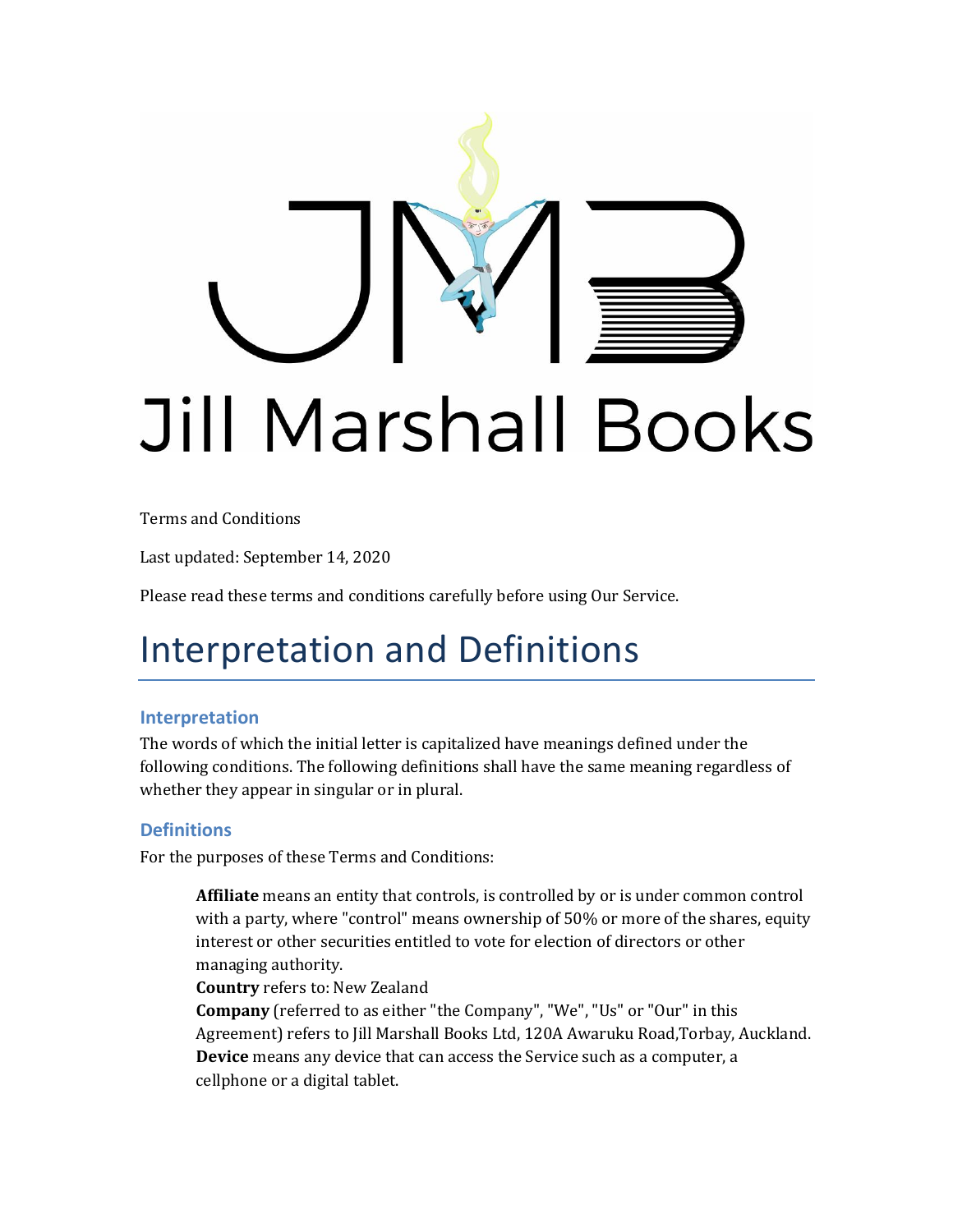**Promotions** refer to contests, sweepstakes or other promotions offered through the Service.

**Service** refers to the Website.

**Terms and Conditions** (also referred as "Terms") mean these Terms and Conditions that form the entire agreement between You and the Company regarding the use of the Service.

**Third-party Social Media Service** means any services or content (including data, information, products or services) provided by a third-party that may be displayed, included or made available by the Service.

**Website** refers to Jill Marshall Books, accessible from

[http://www.jillmarshallbooks.com](http://www.jillmarshallbooks.com/)

**You** means the individual accessing or using the Service, or the company, or other legal entity on behalf of which such individual is accessing or using the Service, as applicable.

### Acknowledgment

These are the Terms and Conditions governing the use of this Service and the agreement that operates between You and the Company. These Terms and Conditions set out the rights and obligations of all users regarding the use of the Service.

Your access to and use of the Service is conditioned on Your acceptance of and compliance with these Terms and Conditions. These Terms and Conditions apply to all visitors, users and others who access or use the Service.

By accessing or using the Service You agree to be bound by these Terms and Conditions. If You disagree with any part of these Terms and Conditions then You may not access the Service.

Your access to and use of the Service is also conditioned on Your acceptance of and compliance with the Privacy Policy of the Company. Our Privacy Policy describes Our policies and procedures on the collection, use and disclosure of Your personal information when You use the Application or the Website and tells You about Your privacy rights and how the law protects You. Please read Our Privacy Policy carefully before using Our Service.

#### Promotions

Any Promotions made available through the Service may be governed by rules that are separate from these Terms.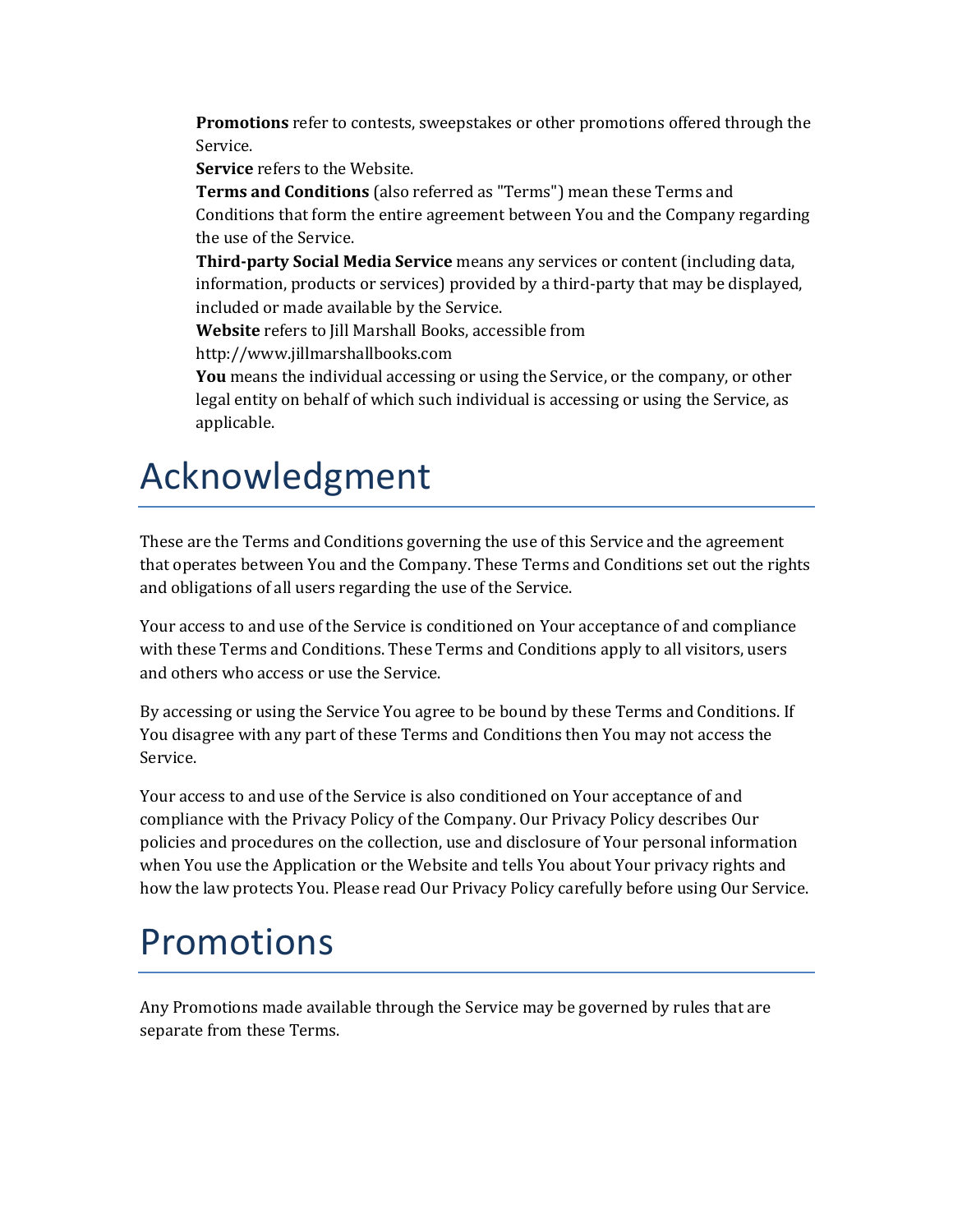If You participate in any Promotions, please review the applicable rules as well as our Privacy policy. If the rules for a Promotion conflict with these Terms, the Promotion rules will apply.

## Intellectual Property

The Service and its original content (excluding Content provided by You or other users), features and functionality are and will remain the exclusive property of the Company and its licensors.

The Service is protected by copyright, trademark, and other laws of both the Country and foreign countries.

Our trademarks and trade dress may not be used in connection with any product or service without the prior written consent of the Company.

# Links to Other Websites

Our Service may contain links to third-party web sites or services that are not owned or controlled by the Company.

The Company has no control over, and assumes no responsibility for, the content, privacy policies, or practices of any third party web sites or services. You further acknowledge and agree that the Company shall not be responsible or liable, directly or indirectly, for any damage or loss caused or alleged to be caused by or in connection with the use of or reliance on any such content, goods or services available on or through any such web sites or services.

We strongly advise You to read the terms and conditions and privacy policies of any thirdparty web sites or services that You visit.

# **Termination**

We may terminate or suspend Your access immediately, without prior notice or liability, for any reason whatsoever, including without limitation if You breach these Terms and Conditions.

Upon termination, Your right to use the Service will cease immediately.

# Limitation of Liability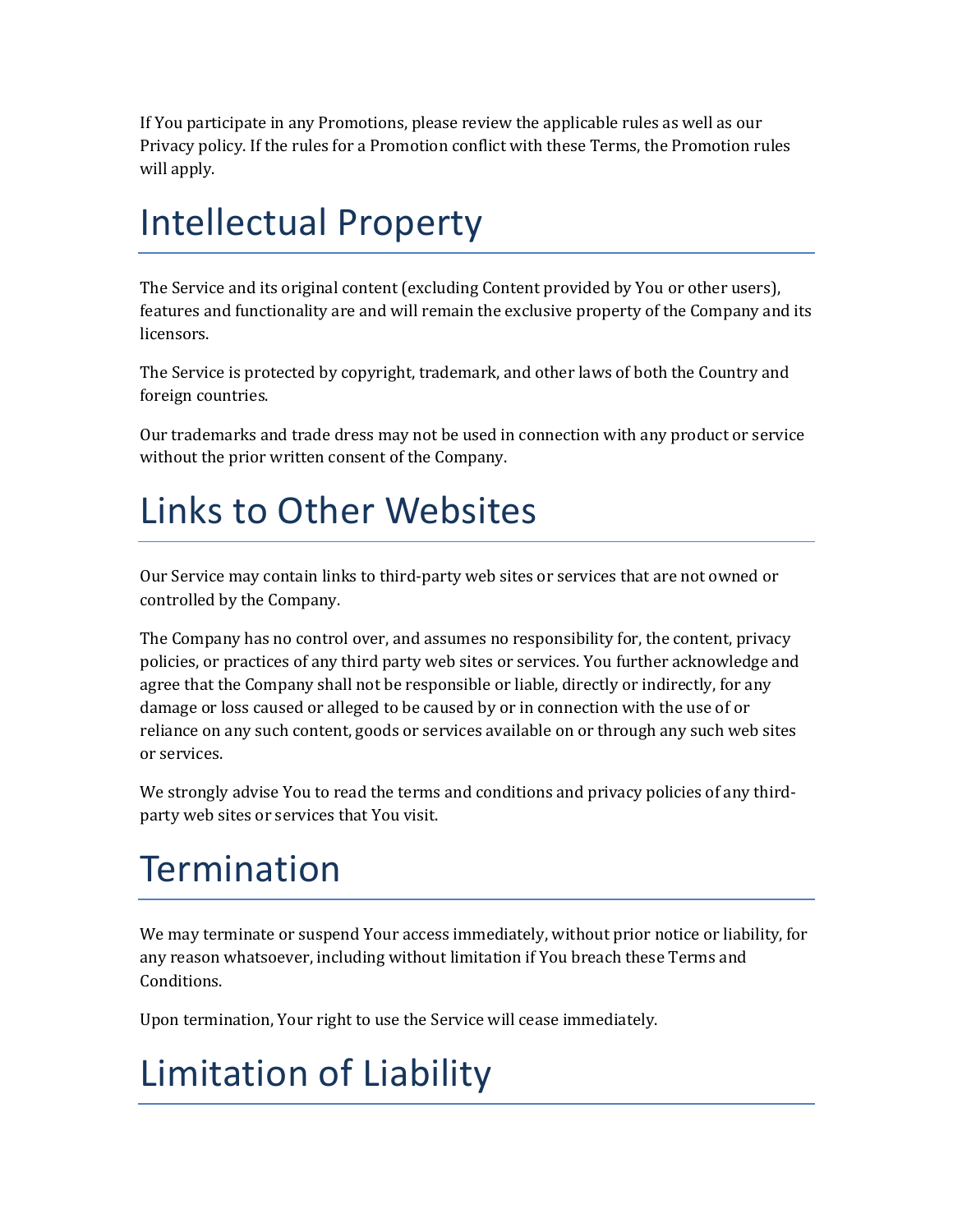Notwithstanding any damages that You might incur, the entire liability of the Company and any of its suppliers under any provision of this Terms and Your exclusive remedy for all of the foregoing shall be limited to the amount actually paid by You through the Service or 100 USD if You haven't purchased anything through the Service.

To the maximum extent permitted by applicable law, in no event shall the Company or its suppliers be liable for any special, incidental, indirect, or consequential damages whatsoever (including, but not limited to, damages for loss of profits, loss of data or other information, for business interruption, for personal injury, loss of privacy arising out of or in any way related to the use of or inability to use the Service, third-party software and/or third-party hardware used with the Service, or otherwise in connection with any provision of this Terms), even if the Company or any supplier has been advised of the possibility of such damages and even if the remedy fails of its essential purpose.

Some states do not allow the exclusion of implied warranties or limitation of liability for incidental or consequential damages, which means that some of the above limitations may not apply. In these states, each party's liability will be limited to the greatest extent permitted by law.

# "AS IS" and "AS AVAILABLE" Disclaimer

The Service is provided to You "AS IS" and "AS AVAILABLE" and with all faults and defects without warranty of any kind. To the maximum extent permitted under applicable law, the Company, on its own behalf and on behalf of its Affiliates and its and their respective licensors and service providers, expressly disclaims all warranties, whether express, implied, statutory or otherwise, with respect to the Service, including all implied warranties of merchantability, fitness for a particular purpose, title and non-infringement, and warranties that may arise out of course of dealing, course of performance, usage or trade practice. Without limitation to the foregoing, the Company provides no warranty or undertaking, and makes no representation of any kind that the Service will meet Your requirements, achieve any intended results, be compatible or work with any other software, applications, systems or services, operate without interruption, meet any performance or reliability standards or be error free or that any errors or defects can or will be corrected.

Without limiting the foregoing, neither the Company nor any of the company's provider makes any representation or warranty of any kind, express or implied: (i) as to the operation or availability of the Service, or the information, content, and materials or products included thereon; (ii) that the Service will be uninterrupted or error-free; (iii) as to the accuracy, reliability, or currency of any information or content provided through the Service; or (iv) that the Service, its servers, the content, or e-mails sent from or on behalf of the Company are free of viruses, scripts, trojan horses, worms, malware, timebombs or other harmful components.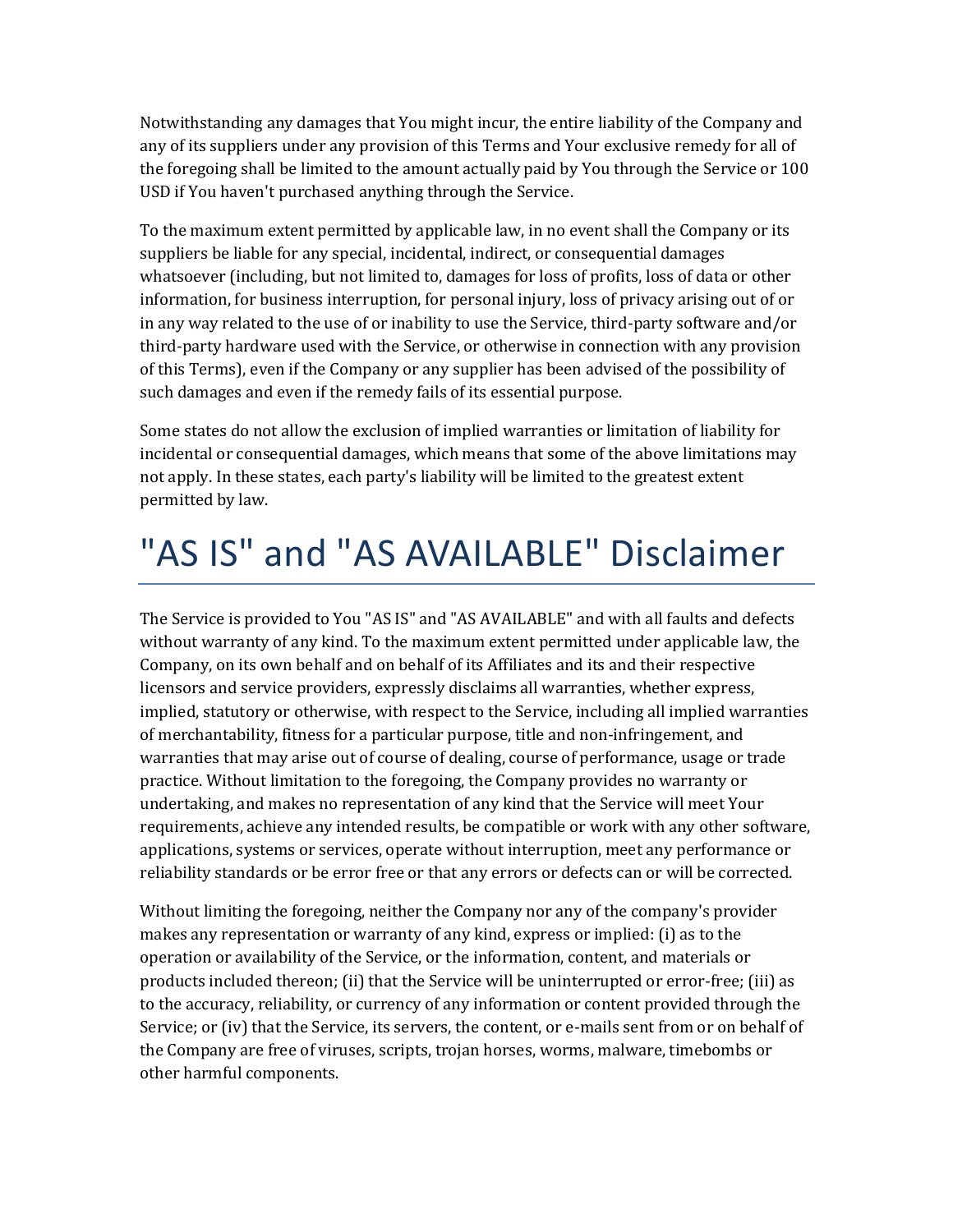Some jurisdictions do not allow the exclusion of certain types of warranties or limitations on applicable statutory rights of a consumer, so some or all of the above exclusions and limitations may not apply to You. But in such a case the exclusions and limitations set forth in this section shall be applied to the greatest extent enforceable under applicable law.

### Governing Law

The laws of the Country, excluding its conflicts of law rules, shall govern this Terms and Your use of the Service. Your use of the Application may also be subject to other local, state, national, or international laws.

## Disputes Resolution

If You have any concern or dispute about the Service, You agree to first try to resolve the dispute informally by contacting the Company.

## For European Union (EU) Users

If You are a European Union consumer, you will benefit from any mandatory provisions of the law of the country in which you are resident in.

# United States Legal Compliance

You represent and warrant that (i) You are not located in a country that is subject to the United States government embargo, or that has been designated by the United States government as a "terrorist supporting" country, and (ii) You are not listed on any United States government list of prohibited or restricted parties.

# Severability and Waiver

#### **Severability**

If any provision of these Terms is held to be unenforceable or invalid, such provision will be changed and interpreted to accomplish the objectives of such provision to the greatest extent possible under applicable law and the remaining provisions will continue in full force and effect.